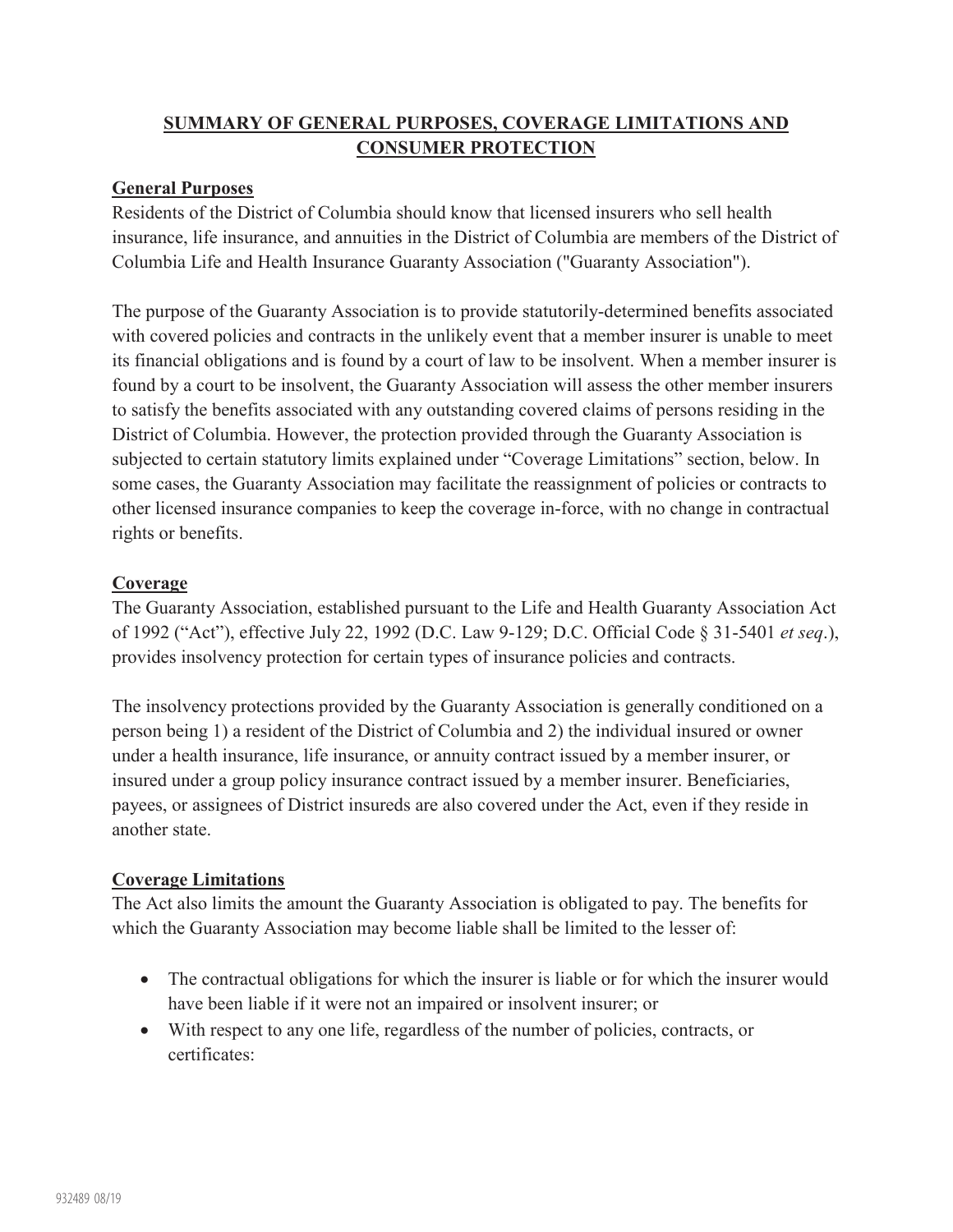- $\geq$  \$300,000 in life insurance death benefits for any one life; including net cash surrender or net cash withdrawal values;
- $\geq$  \$300,000 in the present value of annuity benefits, including net cash surrender or net cash withdrawal values;
- $\geq$  \$300,000 in the present value of structured settlement annuity benefits, including net cash surrender or net cash withdrawal values;
- $\geq$  \$300,000 for long-term care insurance benefits;
- $\geq$  \$300,000 for disability insurance benefits;
- $\geq$  \$500,000 for basic hospital, medical, and surgical insurance, or major medical insurance benefits;
- $\triangleright$  \$100,000 for coverage not defined as disability insurance or basic hospital, medical and surgical insurance or major medical insurance or long term care insurance including any net cash surrender and net cash withdrawal values.

In no event is the Guaranty Association liable for more than \$300,000 in benefits with respect to any one life (\$500,000 in the event of basic hospital, medical and surgical insurance or major medical insurance).

Additionally, the Guaranty Association is not obligated to cover more than \$5,000,000 for multiple non-group policies of life insurance with one owner of regardless of the number of policies owned.

# **Exclusions Examples**

Policy or contract holders are not protected by the Guaranty Association if:

- They are eligible for protection under the laws of another state (this may occur when the insolvent insurer was domiciled in a state whose guaranty association law protects insureds that live outside of that state);
- Their insurer was not authorized to do business in the District of Columbia; or
- Their policy was issued by a charitable organization, a fraternal benefit society, a mandatory state pooling plan, a mutual assessment company, an insurance exchange, a non-profit hospital or medical service organization, a health maintenance organization, or a risk retention group.

The Guaranty Association also does not cover:

- Any policy or portion of a policy which is not guaranteed by the insurer or for which the individual has assumed the risk;
- Any policy of reinsurance (unless an assumption certificate was issued);
- Any plan or program of an employer or association that provides life, health, or annuity benefits to its employees or members and is self-funded;
- Interest rate guarantees which exceed certain statutory limitations;